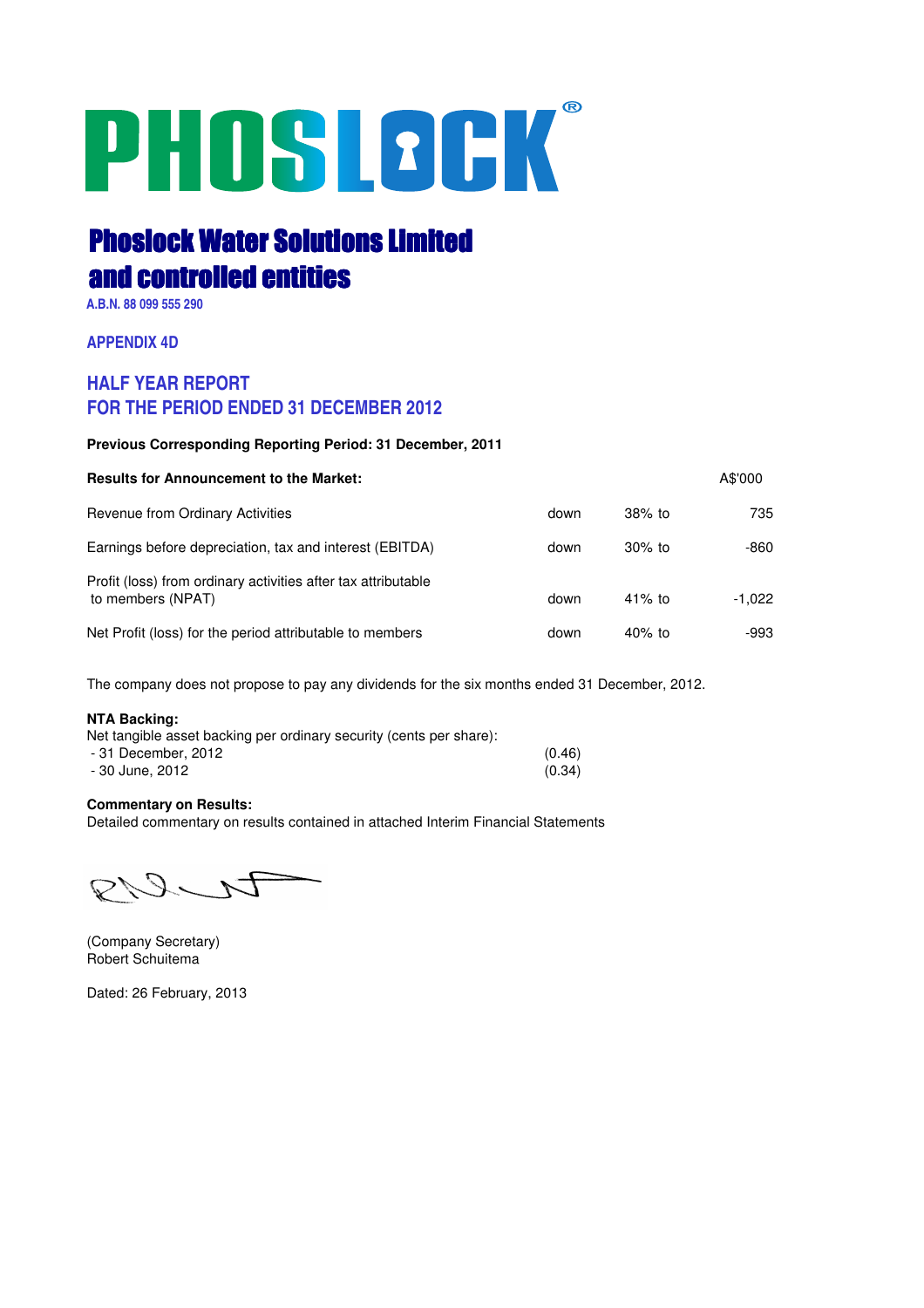# PHOSLOCK®

# **Phoslock Water Solutions Limited and Controlled Entities A.B.N. 88 099 555 290 INTERIM FINANCIAL REPORT FOR THE HALF YEAR ENDED 31 DECEMBER 2012**

**I N D E X**

|                                        | <b>PAGE</b>    |
|----------------------------------------|----------------|
| Director's Report                      | 1              |
| Independence Declaration               | $\overline{c}$ |
| Statement of Comprehensive Income      | 3              |
| <b>Statement of Financial Position</b> | 4              |
| Statement of Changes in Equity         | 5              |
| <b>Statement of Cash Flows</b>         | 6              |
| Notes to the Financial Statements      | 7              |
| Director's Declaration                 | 11             |
| Independent Auditor's Report           | 12             |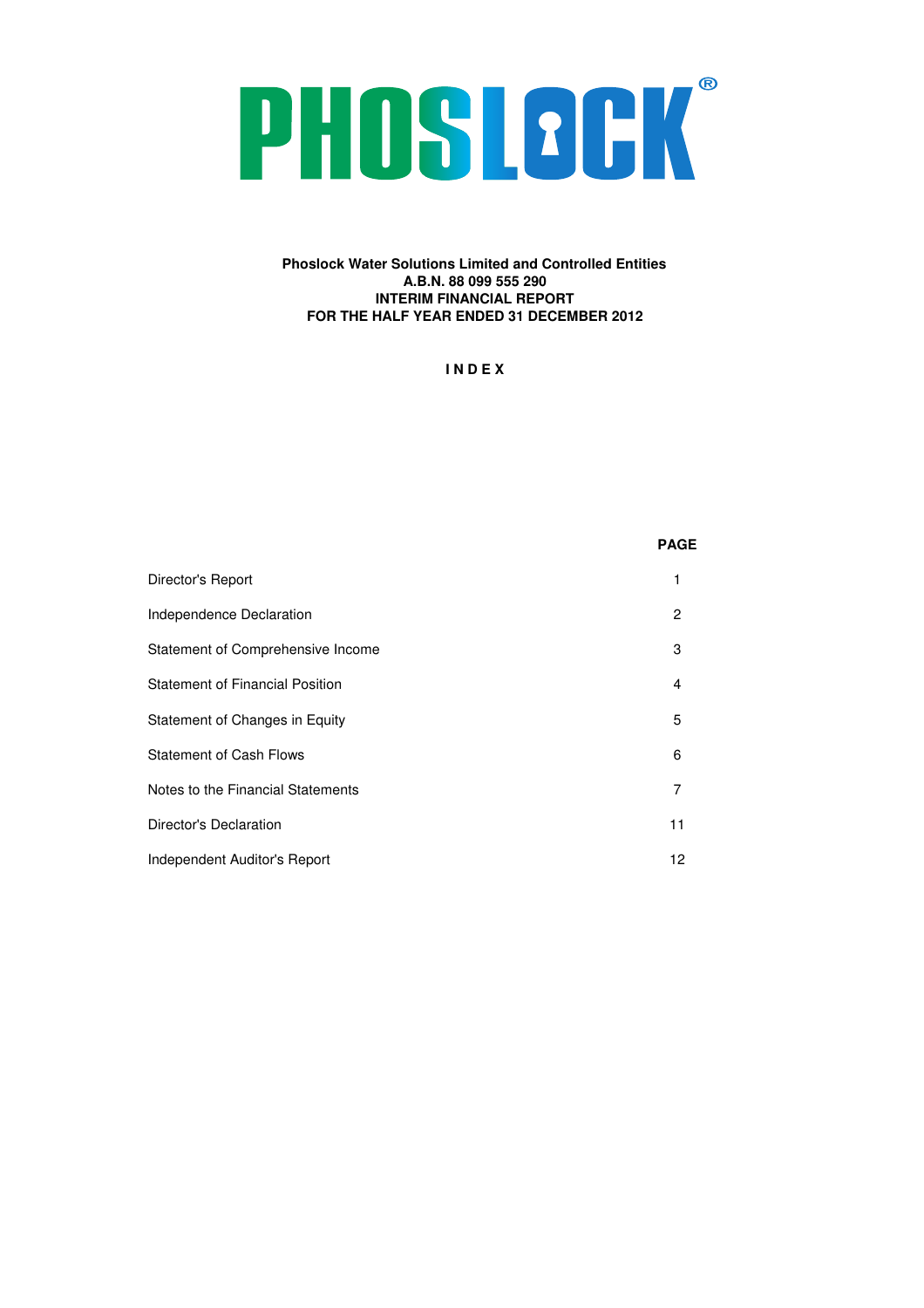### **Interim Financial Report Phoslock Water Solutions Limited and Controlled Entities A.B.N. 88 099 555 290**

# **DIRECTOR'S REPORT**

Your directors present their report on the Company and its controlled entities ("the consolidated entity") for the half year ended 31 December 2012.

### **Directors**

The names of directors in office at anytime during the year or since the end of the half year are:

Mr Laurence Freedman AM Mr Robert Schuitema The Hon. Pam Allan

### **Review of Operations**

Revenues recorded for the year of \$734,910 represent a 38% decrease over the corresponding six month period. The major sales areas were Europe, North America and Australia along with access to Australian Government Grants for both export development and ongoing research and development. Revenues were affected by a number of near term orders being delayed from October-December 2012 to the first half of 2013. Sales orders received from 1 January 2013 to the date of this report total \$450,000.

Operating expenses (excluding depreciation and amortisation,consulting costs, finance, impairment of receivables) for the 6 months decreased by 3.3% to \$1,299,978 (2011:\$1,342,275). This was mainly attributable to lower employee costs, marketing costs (Asia and Europe) and offset by higher administrative costs (mainly from overseas operations) and distribution expenses.

The loss for the 6 months of the consolidated entity after providing for non-controlling interests amounted to \$956,372 (2011: (\$713,876)).

Earnings before depreciation and amortisation, tax and interest and impairment losses (EBITDA) for the 6 months was (\$859,904) which 30% lower than the previous period (FY2011: \$659,000).

Although the Company recorded a loss for the latest 6 months the company believes that the outlook for the business remains very positive. A number of projects scheduled for application in the first half of FY12-13 were delayed to later in the year due to one of two reasons – approvals and/or finalising funding. During the second half of 2012 the Company focused on its key markets of Australia, Europe and United Kingdom and North America. The company is working on several large projects in Asia.

Sales from the European/UK region were lower than previous periods however two orders totalling over \$450,000 have been secured in early 2013 for application over the next month. 42 lake projects have been completed since early 2007 in Europe/UK. The company has an excellent relationship with our European partner, Bentophos.

Major progress was made during the year in the development of the Phoslock business in North America, and in particular the United States. Our US licensee, SePRO Corporation, has dedicated significant resources to develop Phoslock in this market since taking over the license in 2011. Sales to 31 December 2012 were in line with the original sales forecasts, but could have been a lot higher if permits for several applications were received earlier.

The company and its licensees, are currently working on 64 separate projects in our key markets - 6 with project size > \$1 million; 30 with a project value \$100,000 to \$1 million and 28 with a project size in the \$20,000 to \$100,000 range.

The key to PWS's growth and development is increasing sales by converting its extensive pipeline into sales.

# **Auditor's Independence Declaration**

The lead auditor's independence declaration in accordance with Section 307C of the *Corporations Act 2001* , for the half year ended 31 December 2012 has been received and can be found on page 2 of the directors'report.

Signed in accordance with a resolution of the Board of Directors of Phoslock Water Solutions Limited.

カレク

Mr Robert Schuitema Managing Director

Dated at Sydney, 26 February 2013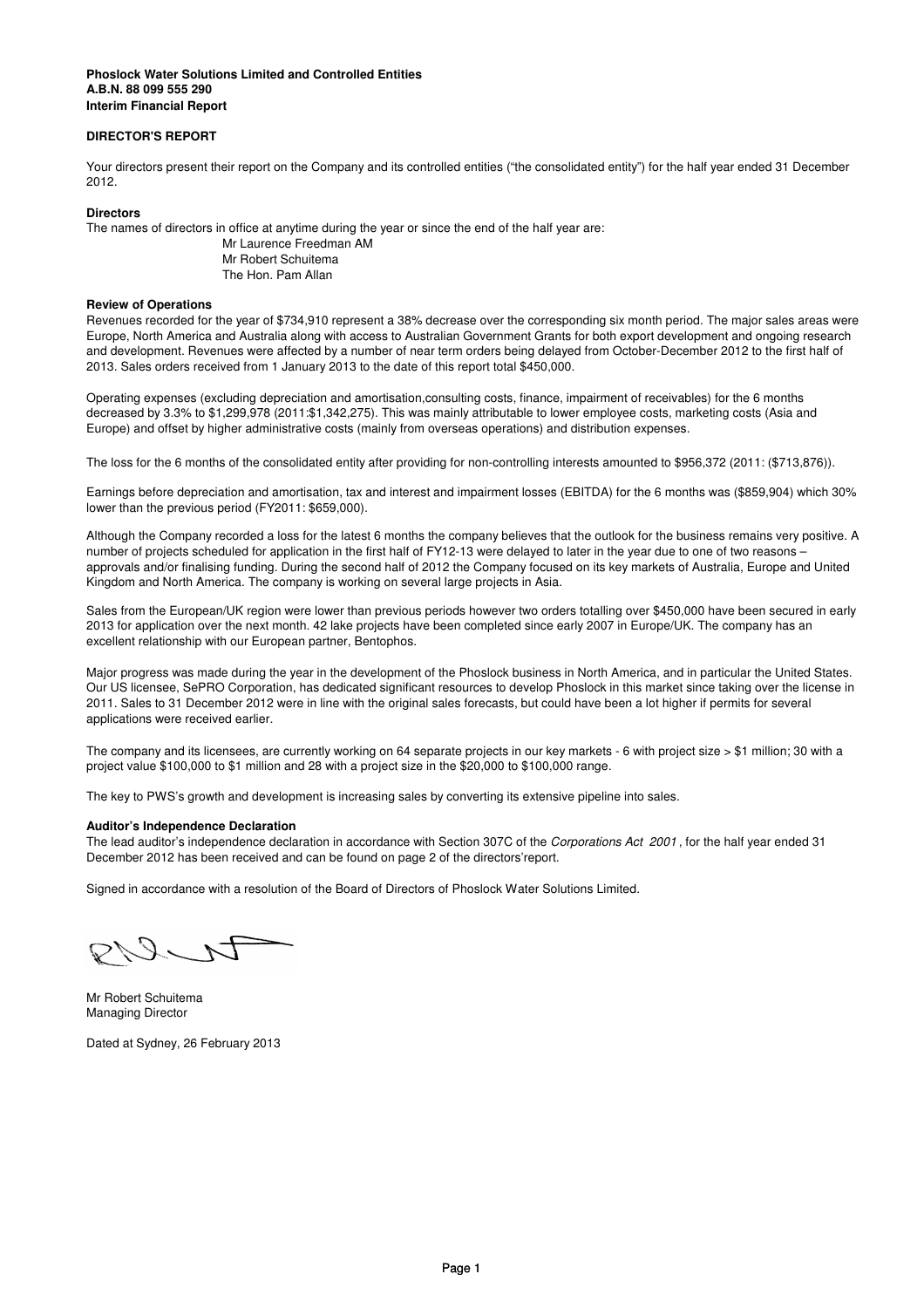

ABN 79 981 227 862 Member Crowe Horwath International

Level 16, 120 Edward Street Brisbane QLD 4000 Australia GPO Box 736 Brisbane QLD 4001 Australia Tel: +61 7 3233 3555 Fax: +61 7 3233 3567 www.crowehorwath.com.au

A WHK Group Firm

Auditor's lndependence Declaration

As lead auditor for the review of Phoslock Water Solutions Limited for the half year ended 31 December 2012, I declare that, to the best of my knowledge and belief, there have been:

- i. no contraventions of the auditor independence requirements as set out in the Corporations Act 2001 in relation to the review; and
- ii. no contraventions of any applicable code of professional conduct in relation to the review.

This declaration is in respect of Phoslock Water Solutions Limited and the entities it controlled during the period.

True Hautt Bretone

**Crowe Horwath Brisbane** 

DRIVEN

Vanessa De Waal Partner

Signed in Brisbane 26 February 2013

Crowe Horwath Brisbane is a member of Crowe Horwath International, a Swiss verein (Crowe Horwath). Each member firm of Crowe Horwath is a separale and independent legal entity. Crowe Horwath Brisbane and its affiliates are not responsible or liable for any acts or omissions of Crowe Horwath or any other member of Crowe Horwath and specifically<br>disclaim any and all responsibility or liabil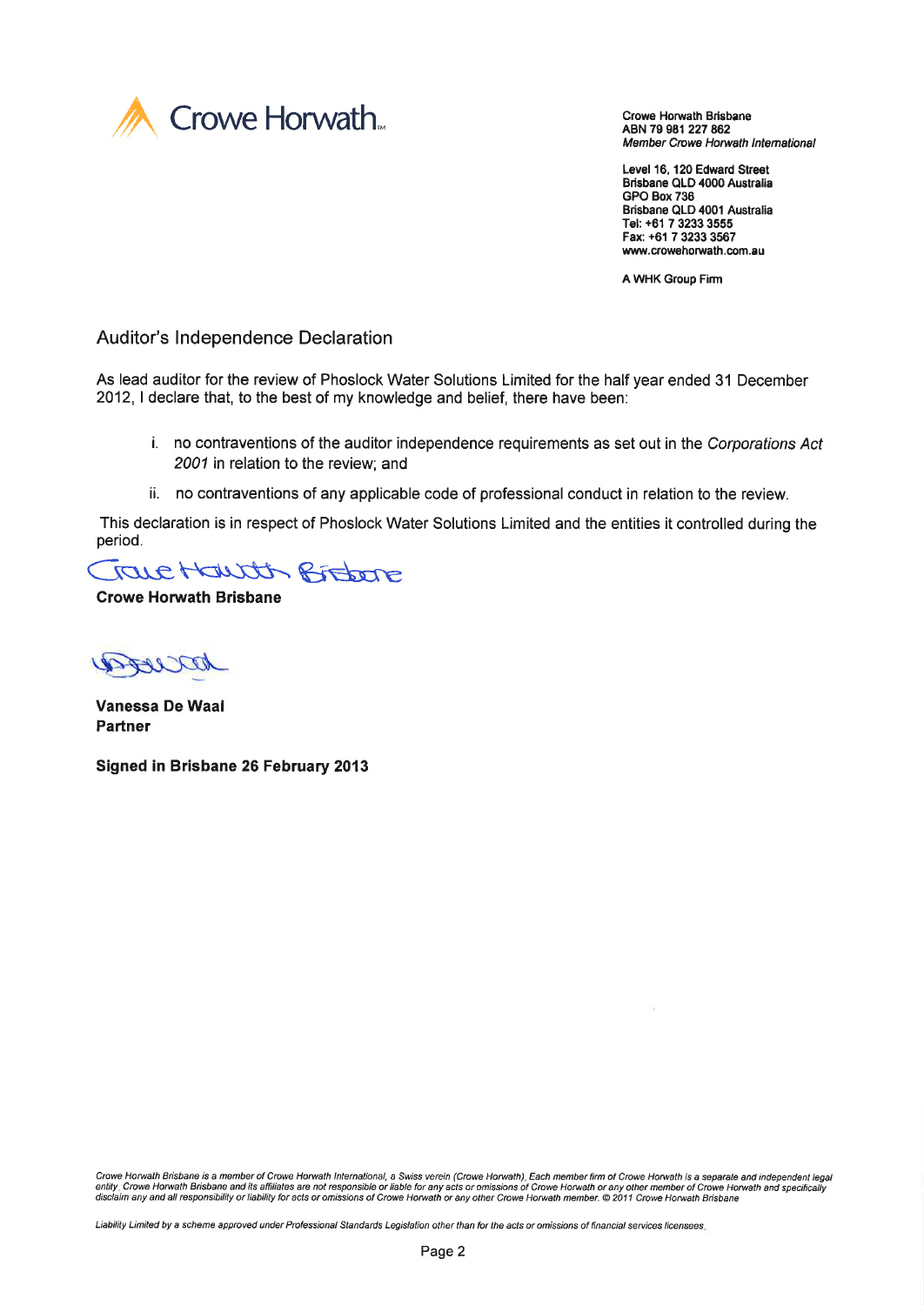# **CONSOLIDATED STATEMENT OF COMPREHENSIVE INCOME FOR THE HALF YEAR ENDED 31 DECEMBER 2012**

|                                                                                       | <b>NOTE</b>    | 31.12.2012 31.12.2011<br>\$ | \$                       |
|---------------------------------------------------------------------------------------|----------------|-----------------------------|--------------------------|
| Sales revenue                                                                         | $\overline{c}$ | 571,511                     | 936,373                  |
| Cost of sales                                                                         |                | (279, 428)                  | (436, 144)               |
| Gross profit                                                                          |                | 292,083                     | 500,229                  |
| Other revenue                                                                         | $\overline{c}$ | 163,399                     | 255,983                  |
| Distribution expenses                                                                 |                | (71,099)                    | (44, 923)                |
| Marketing expenses                                                                    |                | (181, 388)                  | (189, 717)               |
| Occupancy expenses                                                                    |                | (79, 398)                   | (78, 435)                |
| Administrative expenses                                                               |                | (317,033)                   | (298, 032)               |
| Employee benefit expenses                                                             |                | (651,062)                   | (731, 168)               |
| Depreciation and amortisation                                                         |                | (31, 451)                   | (33, 440)                |
| Finance costs                                                                         |                | (128, 630)                  | (29, 789)                |
| Other expenses                                                                        |                | (17, 735)                   | (65, 833)                |
| Impairment of receivables                                                             |                |                             | (10,000)                 |
| <b>LOSS BEFORE INCOME TAX</b>                                                         |                | (1,022,314)                 | (725, 123)               |
| Income tax expense/ (revenue)                                                         |                |                             | $\overline{\phantom{0}}$ |
| <b>LOSS FOR THE PERIOD</b>                                                            |                | (1,022,314)                 | (725, 123)               |
| <b>OTHER COMPREHENSIVE INCOME</b>                                                     |                |                             |                          |
| Exhange differences arising on translation                                            |                |                             |                          |
| of foreign controlled entities                                                        |                | 29,642                      | 14,109                   |
| TOTAL COMPREHENSIVE LOSS FOR THE PERIOD                                               |                | (992, 672)                  | (711, 014)               |
| Profit (Loss) for the period attributable to:                                         |                |                             |                          |
| - Owners of parent entity                                                             |                | (956, 372)                  | (713, 876)               |
| - non-controlling interest                                                            |                | (65, 942)                   | (11, 247)                |
| Total loss for the period                                                             |                | (1,022,314)                 | (725, 123)               |
|                                                                                       |                |                             |                          |
| Total comprehensive loss for the period attributable to:<br>- Owners of parent entity |                | (924, 234)                  | (708, 442)               |
| - non-controlling interest                                                            |                | (68, 438)                   | (2,572)                  |
| Total comprehensive loss for the period                                               |                | (992, 672)                  | (711, 014)               |
|                                                                                       |                |                             |                          |
| <b>Earnings per share</b>                                                             |                |                             |                          |
| Basic earnings per share (cents per share)                                            |                | (0.46)                      | (0.34)                   |
| Diluted earnings per share (cents per share)                                          |                | (0.46)                      | (0.34)                   |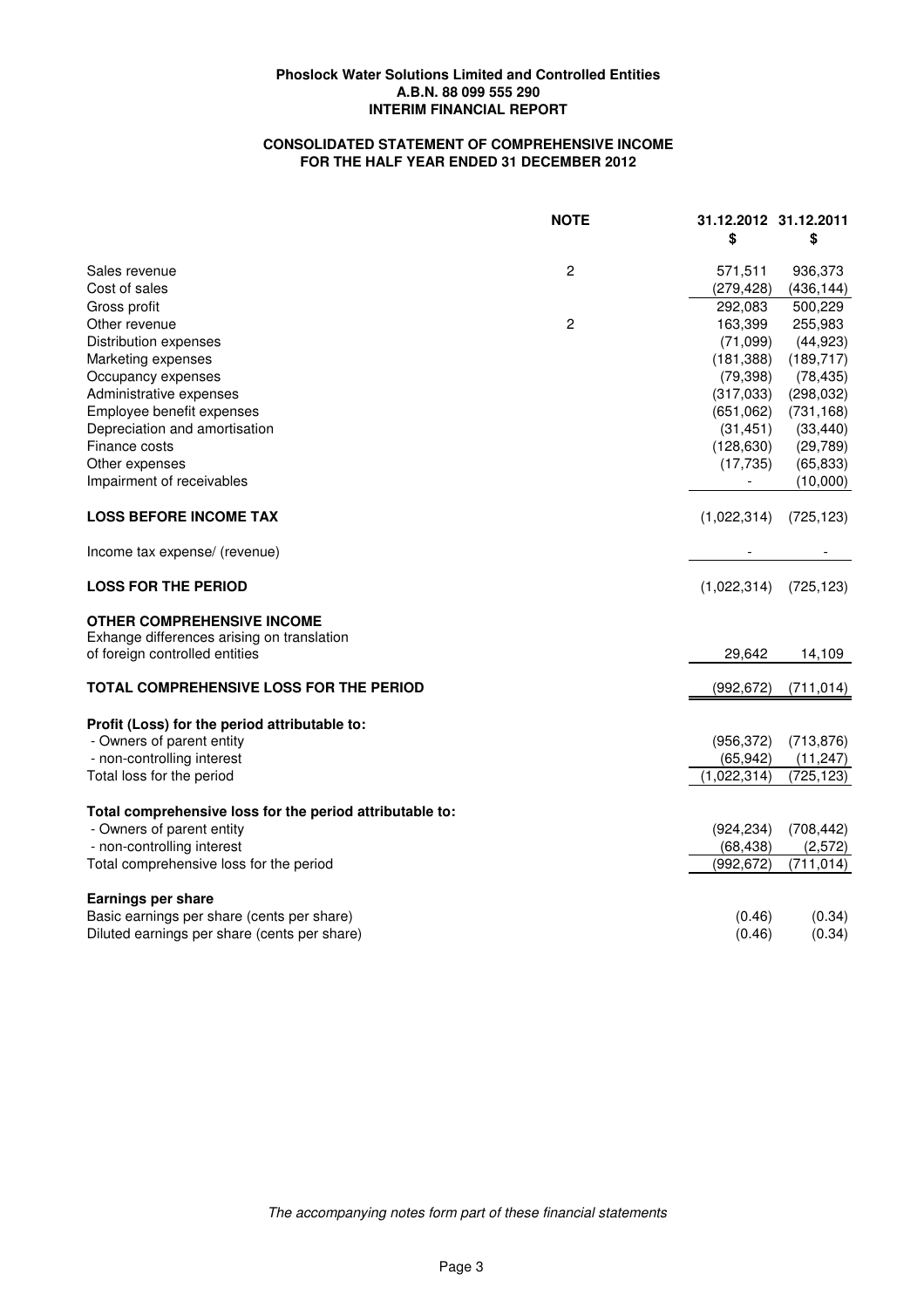# **CONSOLIDATED STATEMENT OF FINANCIAL POSITION AS AT 31 DECEMBER 2012**

|                                      | <b>NOTE</b>    | 31.12.2012<br>\$ | <b>Restated</b><br>31.06.2012<br>\$ |
|--------------------------------------|----------------|------------------|-------------------------------------|
| <b>CURRENT ASSETS</b>                |                |                  |                                     |
| Cash and cash equivalents            |                | 151,093          | 351,224                             |
| Trade and other receivables          |                | 511,224          | 656,905                             |
| Inventories                          |                | 356,583          | 630,060                             |
| Other assets                         |                | 37,128           | 56,558                              |
| <b>Financial assets</b>              |                | 35,349           | 33,157                              |
| <b>TOTAL CURRENT ASSETS</b>          |                | 1,091,377        | 1,727,904                           |
| <b>NON-CURRENT ASSETS</b>            |                |                  |                                     |
| Trade and other receivables          |                |                  | 8,562                               |
| Plant and equipment                  |                | 164,759          | 194,607                             |
| <b>TOTAL NON-CURRENT ASSETS</b>      |                | 164,759          | 203,169                             |
| <b>TOTAL ASSETS</b>                  |                | 1,256,136        | 1,931,072                           |
| <b>CURRENT LIABILITIES</b>           |                |                  |                                     |
| Trade and other payables             |                | 253,657          | 286,044                             |
| <b>Financial liabilities</b>         |                | 1,657,852        | 1,346,685                           |
| Short term provisions                |                | 267,710          | 204,631                             |
| <b>TOTAL CURRENT LIABILITIES</b>     |                | 2,179,219        | 1,837,360                           |
| <b>NON-CURRENT LIABILITIES</b>       |                |                  |                                     |
| Long term provisions                 |                | 97,656           | 121,780                             |
| <b>TOTAL NON-CURRENT LIABILITIES</b> |                | 97,656           | 121,780                             |
| <b>TOTAL LIABILITIES</b>             |                | 2,276,875        | 1,959,140                           |
| <b>NET ASSETS/(LIABILITIES)</b>      |                | (1,020,739)      | (28,067)                            |
| <b>EQUITY</b>                        |                |                  |                                     |
| <b>Issued capital</b>                | 5              | 30,632,302       | 30,632,302                          |
| Reserves                             |                | 233,044          | 200,906                             |
| <b>Accumulated losses</b>            |                | (31,612,499)     | (30,656,127)                        |
| Owners interest                      |                | (747, 153)       | 177,081                             |
| Non-controlling interest             |                | (273, 586)       | (205, 148)                          |
| <b>TOTAL EQUITY</b>                  | $\overline{4}$ | (1,020,739)      | (28,067)                            |
|                                      |                |                  |                                     |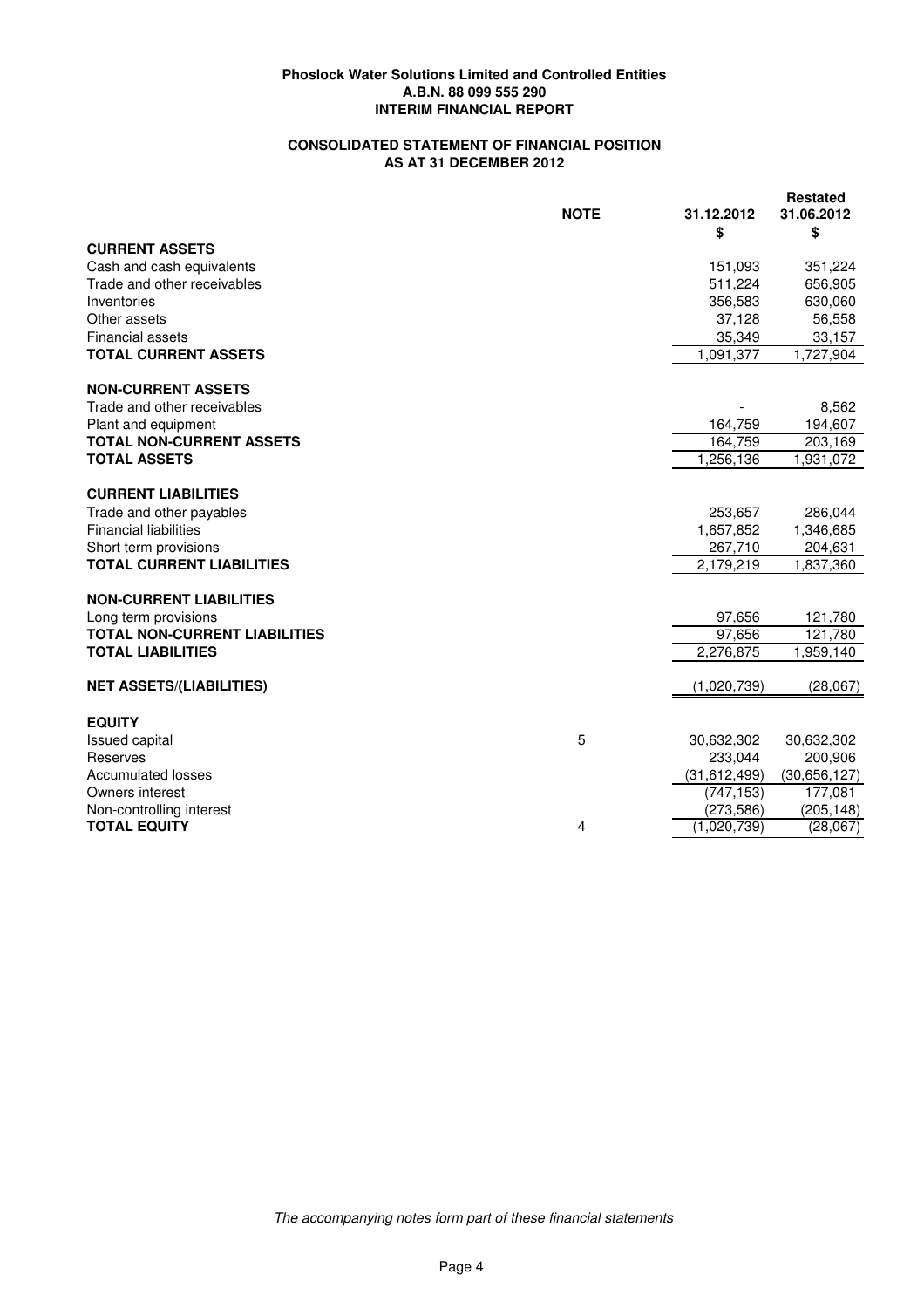# **FOR THE HALF YEAR ENDED 31 DECEMBER 2012 CONSOLIDATED STATEMENT OF CHANGES IN EQUITY**

|                                                                                                                                           | <b>Note</b> | <b>Issued</b><br>capital<br>\$ | Foreign<br>currency<br>translation<br>reserves<br>\$ | Non-<br>controlling<br>interest<br>\$ | <b>Accumulated</b><br>losses<br>\$ | <b>Total</b><br>\$                  |
|-------------------------------------------------------------------------------------------------------------------------------------------|-------------|--------------------------------|------------------------------------------------------|---------------------------------------|------------------------------------|-------------------------------------|
| <b>Balance at 1 July 2011</b><br><b>Total comprehensive income</b>                                                                        |             | 30,589,302                     | 155,390                                              | (181, 973)                            | (28, 935, 458)                     | 1,627,261                           |
| Loss for the period<br>Other comprehensive income                                                                                         |             |                                | 5,434                                                | (11, 247)<br>8,675                    | (713, 876)                         | (725, 123)<br>14,109                |
| Total comprehensive loss for the period                                                                                                   |             | $\blacksquare$                 | 5,434                                                | (2, 572)                              | (713, 876)                         | (711, 014)                          |
| Transactions with owners in their<br>capacity as owners                                                                                   |             |                                |                                                      |                                       |                                    |                                     |
| Shares issued during the period<br><b>Transaction costs</b>                                                                               |             | 6,000                          |                                                      |                                       |                                    | 6,000                               |
| Total transactions with owners in their                                                                                                   |             | (1,500)                        |                                                      |                                       |                                    | (1,500)                             |
| capacity as owners                                                                                                                        |             | 4,500                          |                                                      |                                       |                                    | 4,500                               |
| <b>Balance at 31 December 2011</b>                                                                                                        |             | 30,593,802                     | 160,824                                              | (184, 545)                            | (29, 649, 334)                     | 920,747                             |
| <b>Balance at 1 July 2012</b><br><b>Prior Period Adjustment</b>                                                                           | 10          | 30,632,302                     | 200,906                                              | (205, 148)                            | (30,684,826)<br>28,699             | (56, 766)<br>28,699                 |
| Restated balance at 1 July 2012                                                                                                           |             | 30,632,302                     | 200,906                                              | (205, 148)                            | (30,656,127)                       | (28,067)                            |
| Total comprehensive income for the period<br>Loss for the period<br>Other comprehensive income<br>Total comprehensive loss for the period |             | $\overline{a}$                 | 32,138<br>32,138                                     | (65, 942)<br>(2, 496)<br>(68, 438)    | (956, 372)<br>(956, 372)           | (1,022,314)<br>29,642<br>(992, 672) |
|                                                                                                                                           |             |                                |                                                      |                                       |                                    |                                     |
| Transactions with owners in their<br>capacity as owners                                                                                   |             |                                |                                                      |                                       |                                    |                                     |
| Shares issued during the period                                                                                                           |             |                                |                                                      |                                       |                                    |                                     |
| <b>Transaction costs</b><br>Total transactions with owners in their<br>capacity as owners                                                 |             |                                |                                                      |                                       |                                    |                                     |
| <b>Balance at 31 December 2012</b>                                                                                                        |             | 30,632,302                     | 233,044                                              | (273, 586)                            | (31,612,499)                       | (1,020,739)                         |

*The accompanying notes form part of these financial statements*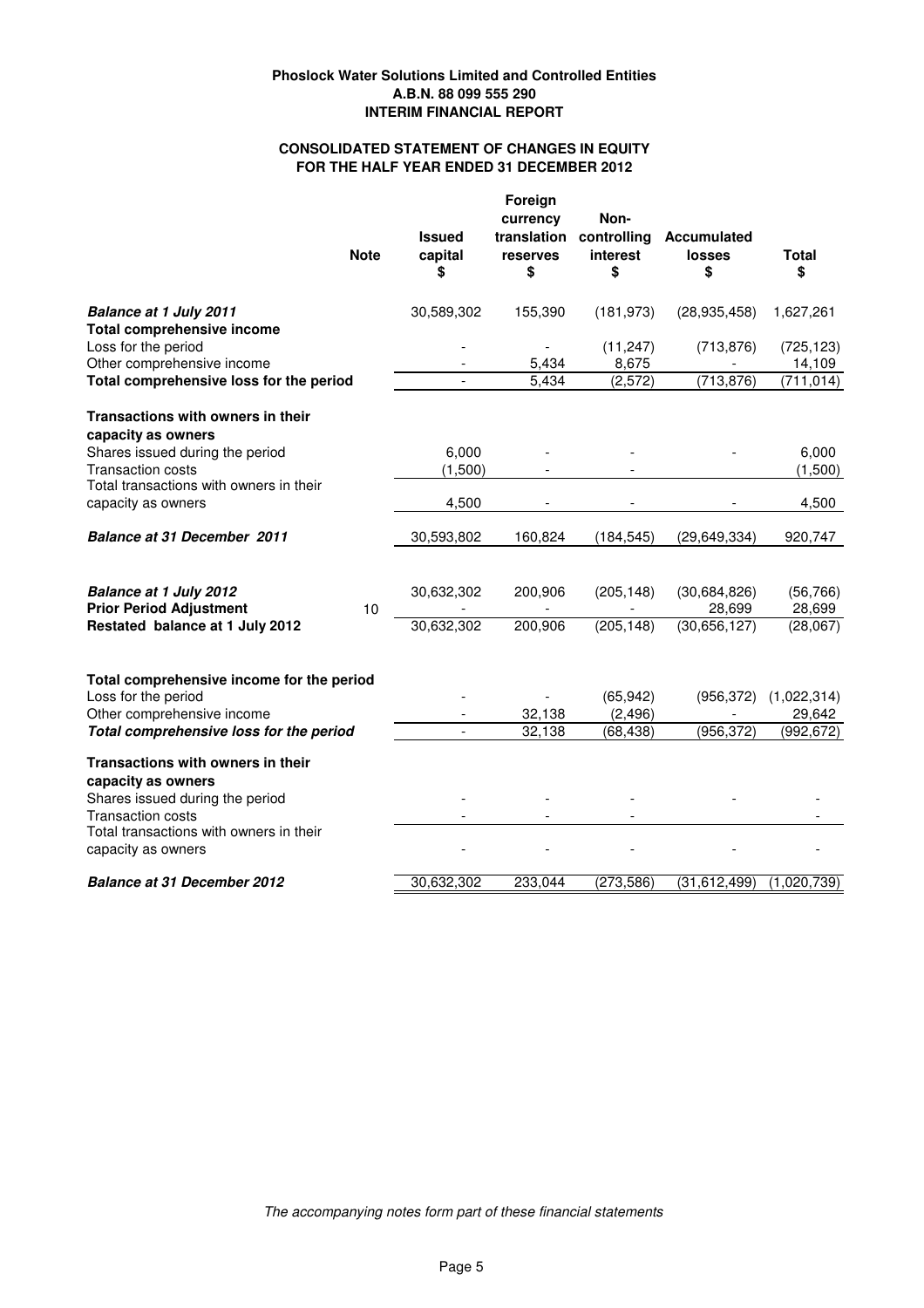# **CONSOLIDATED STATEMENT OF CASH FLOWS FOR THE HALF YEAR ENDED 31 DECEMBER 2012**

|                                                                                                        | <b>NOTE</b> | 31.12.2012                                   | <b>Restated</b><br>31.12.2011                  |
|--------------------------------------------------------------------------------------------------------|-------------|----------------------------------------------|------------------------------------------------|
| <b>CASH FLOWS FROM OPERATING ACTIVITIES</b>                                                            |             | \$                                           | \$                                             |
| Receipts from customers<br>Payments to suppliers and employees<br>Interest received<br>Finance costs   |             | 890,152<br>(1,253,156)<br>1,489<br>(77, 456) | 1,379,898<br>(1,511,191)<br>5,151<br>(29, 790) |
| <b>NET CASH FROM / (USED IN) OPERATING ACTIVITIES</b>                                                  |             | (438, 971)                                   | (155, 932)                                     |
| <b>CASH FLOWS FROM / (USED IN) INVESTING ACTIVITIES</b>                                                |             |                                              |                                                |
| Increase in term deposits<br>Purchase of property, plant and equipment                                 |             | (2, 192)<br>(44, 704)                        | (1,876)<br>(5,611)                             |
| <b>NET CASH FROM / (USED IN) INVESTING ACTIVITIES</b>                                                  |             | (46, 896)                                    | (7, 487)                                       |
| <b>CASH FLOWS FROM / (USED IN) FINANCING ACTIVITIES</b>                                                |             |                                              |                                                |
| Proceeds from share issue<br><b>Transaction costs</b><br>Proceeds/(Repayment) from/of borrowings (net) |             | 284,851                                      | 58,500<br>(1,500)<br>(48, 871)                 |
| <b>NET CASH FROM / (USED IN) FINANCING ACTIVITIES</b>                                                  |             | 284,851                                      | 8,129                                          |
| Net increase/(decrease) in cash and cash equivalents held                                              |             | (201, 016)                                   | (155, 290)                                     |
| Cash and cash equivalents at the beginning of the period                                               |             | 351,224                                      | 478,307                                        |
| Effect of exchange rates on cash holdings in foreign currencies                                        |             | 885                                          | 3,860                                          |
| CASH AND CASH EQUIVALENTS AT THE END OF THE PERIOD                                                     |             | 151,093                                      | 326,877                                        |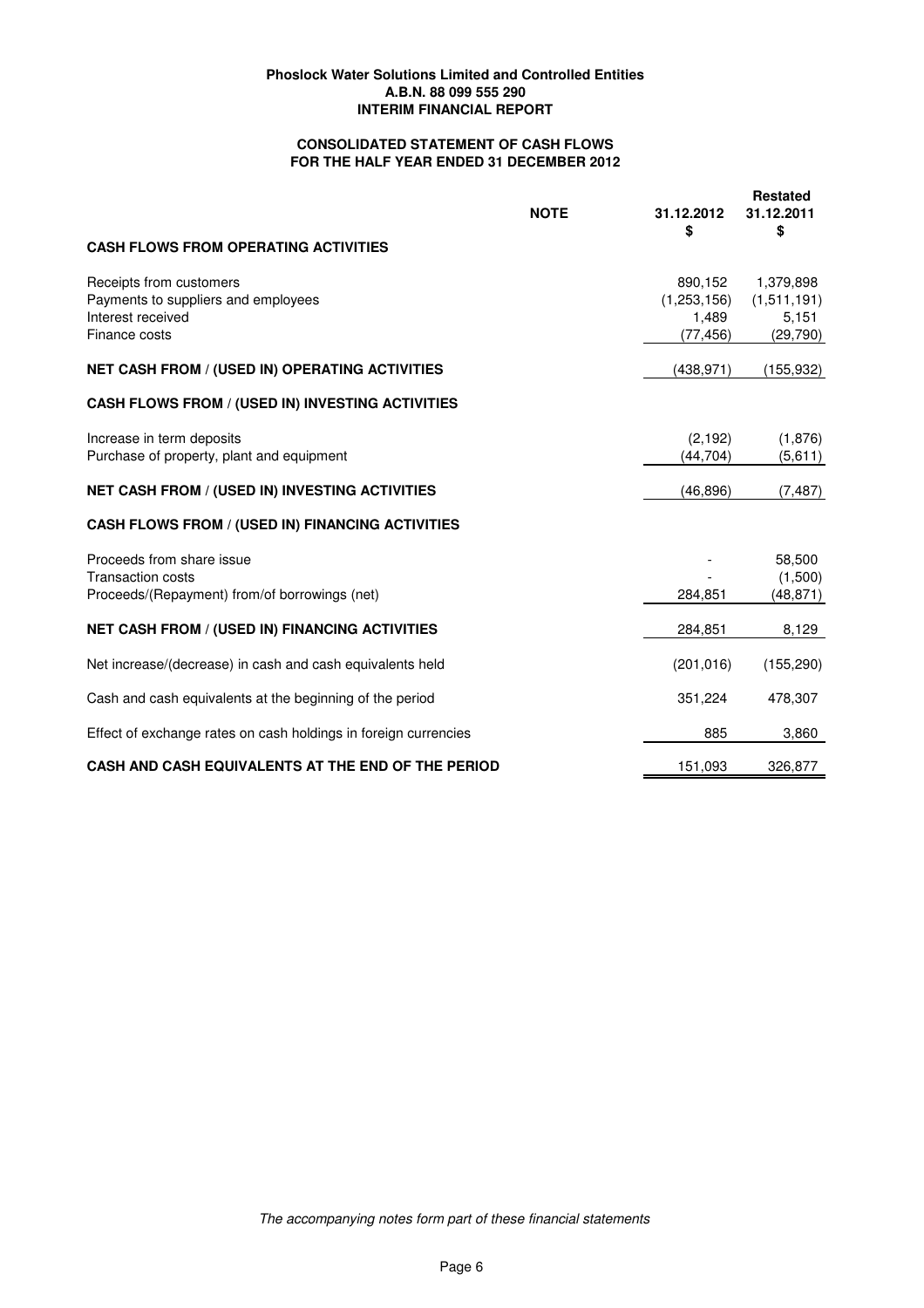### **NOTES TO THE CONSOLIDATED FINANCIAL STATEMENTS FOR THE HALF YEAR ENDED 31 DECEMBER 2012**

### **NOTE 1 BASIS OF PREPARATION**

These general purpose financial statements for the interim half-year reporting period ended 31 December 2012 have been prepared in accordance with requirements of the *Corporations Act 2001* and Australian Accounting Standards *AASB 134: Interim Financial Reporting* . Compliance with Australian Accounting Standards ensures that the financial statements and notes also comply with International Financial Reporting Standards.

This interim financial report is intended to provide users with an update on the latest annual financial statements of Phoslock Water Solutions Ltd and its controlled entities (the Group). As such, it does not contain information that represents relatively insignificant changes occurring during the half-year within the Group. It is therefore recommended that this financial report be read in conjunction with the annual financial statements of the Group for the year ended 30 June 2012, together with any public announcements made during the half-year.

The same accounting policies and methods of computation have been followed in this interim financial report as were applied in the most recent annual financial statements.

| <b>NOTE 2 REVENUE</b>            | 31.12.2012<br>\$ | 31.12.2011<br>\$ |
|----------------------------------|------------------|------------------|
| Sales Revenue                    | 571,511          | 936,373          |
| Other income                     |                  |                  |
| - interest received              | 2,329            | 5,151            |
| - other income                   | 7,387            | 3,292            |
| - export development/r&d grants  | 153,683          | 247,540          |
| Total other income               | 163,399          | 255,983          |
| Total revenue                    | 734,910          | 1,192,356        |
| <b>NOTE 3 OPERATING EXPENSES</b> |                  |                  |
| Distribution expenses            | 71,099           | 44,923           |
| Administrative expenses          | 317,033          | 298,032          |
| Marketing expenses               | 181,388          | 189,717          |
| Occupancy expenses               | 79,398           | 78,435           |
| Other expenses                   | 17,735           | 65,832           |
| Total expenses                   | 666,653          | 676,939          |

### **NOTE 4 SEGMENT REPORTING**

### **Segment Information**

### **Identification of reportable segments**

The group has identified its operating segments based on the internal reports that are reviewed and used by the board of directors (chief operating decision makers) in assessing performance and determining the allocation of resources.

The group is managed primarily on the basis of geographical areas – Australia/NZ, Europe/UK, North America and Asia. The Group's operations inherently have similar profiles and performance assessment criteria.

### **Types of products and services by segment**

The sale of Phoslock granules and application services and lake restoration consulting services is the main business of the Group. These products and services are provided on a geographical basis with offices and representation in each of the company's four key geographical areas - Australia/NZ, Europe/UK, North America and Asia.

### **Basis of accounting for purposes of reporting by operating segments**

### *Accounting policies adopted*

Unless stated otherwise, all amounts reported to the Board of Directors as the chief decision maker with respect to operating segments are determined in accordance with accounting policies that are consistent to those adopted in the annual financial statements of the Group.

### *Inter-segment transactions*

An internally determined transfer price is set for all inter-entity sales. This price is based on what would be realised in the event the sale was made to an external party at arm's-length. All such transactions are eliminated on consolidation for the Groups financial statements.

Corporate charges are allocated to reporting segments based on the segments' overall proportion of revenue generation within the Group. The Board of Directors believes this is representative of likely consumption of head office expenditure that should be used in assessing segment performance and cost recoveries.

Inter-segment loans payable and receivable are initially recognised at the consideration received net of transaction costs and then revalued to the exchange rate used at the end of the current accounting period.

### *Segment assets*

Where an asset is used across multiple segments, the asset is allocated to the segment that receives the majority of economic value from the asset. In the majority of instances, segment assets are clearly identifiable on the basis of their nature and physical location.

Unless indicated otherwise in the segment assets note, investments in financial assets, deferred tax assets and intangible assets have not been allocated to operating segments.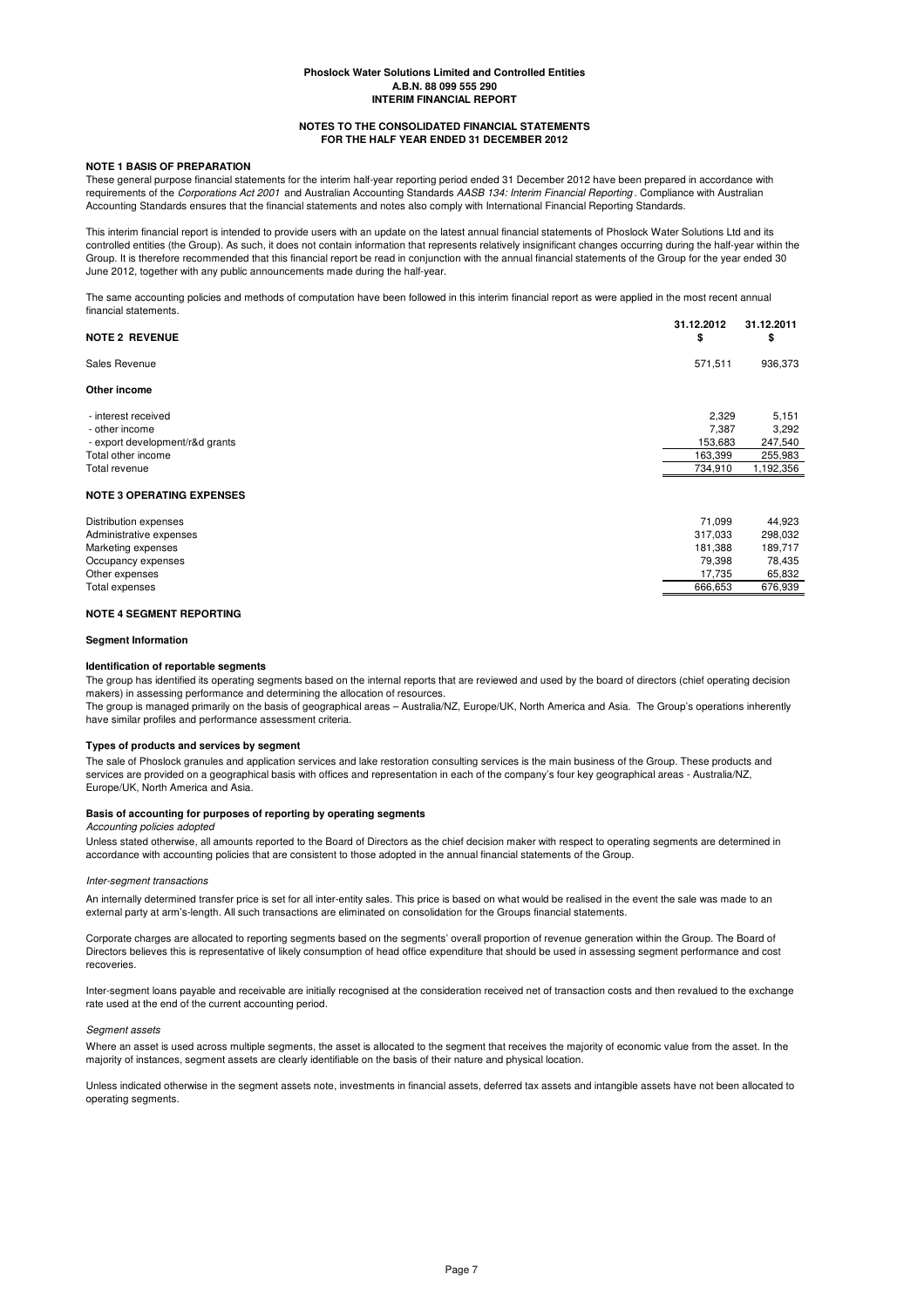### **NOTES TO THE CONSOLIDATED FINANCIAL STATEMENTS FOR THE HALF YEAR ENDED 31 DECEMBER 2012**

### *Segment liabilities*

Liabilities are allocated to segments where there is direct nexus between the incurrence of the liability and the operations of the segment. Borrowings and tax liabilities are generally considered to relate to the Group as a whole and are not allocated. Segment liabilities include trade and other payables and certain direct borrowings.

# *Unallocated item* s

The following items of revenue, expense, assets and liabilities are not allocated to operating segments as they are not considered part of the core operations of any segment:

• net gains on disposal of available-for-sale investments;

• income tax expense;

• deferred tax assets and liabilities;

• intangible assets.

## **(i) Segment performance**

|                                                   |            |           | Australia/NZ Europe/UK North America | Asia      | Total      | <b>Eliminations</b> | Total       |
|---------------------------------------------------|------------|-----------|--------------------------------------|-----------|------------|---------------------|-------------|
| Six months ended 31 December 2012                 |            |           |                                      |           |            |                     |             |
| Revenue                                           |            |           |                                      |           |            |                     |             |
| <b>External sales</b>                             | 97.442     | 86,019    | 366,689                              | 21,361    | 571,511    |                     | 571,511     |
| Inter-segment sales                               |            | 53,980    |                                      |           | 53,980     | (53,980)            |             |
| Other revenue                                     | 161,070    |           |                                      |           | 161,070    |                     | 161,070     |
| <b>Total segment revenue</b>                      | 258,512    | 139,999   | 366,689                              | 21,361    | 786,561    | (53,980)            | 732,581     |
| Reconcilliation of segment revenue                |            |           |                                      |           |            |                     |             |
| to group revenue                                  |            |           |                                      |           |            |                     |             |
| Unallocated interest income                       |            |           |                                      |           |            |                     | 2,329       |
| Total group revenue                               |            |           |                                      |           |            |                     | 734,910     |
| Segment loss before tax                           | (494, 302) | (80, 414) | 35,000                               | (5, 484)  | (545, 200) |                     | (545, 200)  |
| Reconcilliation of segment result to              |            |           |                                      |           |            |                     |             |
| group net profit/(loss) before tax                |            |           |                                      |           |            |                     |             |
| Amounts not included in segment                   |            |           |                                      |           |            |                     |             |
| result but reviewed by the Board                  |            |           |                                      |           |            |                     |             |
| - Depreciation and amortisation                   | (14,091)   |           |                                      | (17, 360) | (31, 451)  |                     | (31, 451)   |
|                                                   |            |           |                                      |           |            |                     |             |
| Unallocated items:                                |            |           |                                      |           |            |                     |             |
| - Corporate charges                               |            |           |                                      |           |            |                     | (317,033)   |
| - Finance costs                                   |            |           |                                      |           |            |                     | (128, 630)  |
| Loss before income tax from continuing operations |            |           |                                      |           |            |                     | (1,022,314) |
| Six months ended 31 December 2011                 |            |           |                                      |           |            |                     |             |
| Revenue                                           |            |           |                                      |           |            |                     |             |
| <b>External sales</b>                             | 121,622    | 337,049   | 378,200                              | 99,502    | 936,373    |                     | 936,373     |
| Inter-segment sales                               |            | 168,903   | ٠                                    |           | 168,903    | (168,903)           |             |
| Other revenue                                     | 243,632    | 7,200     |                                      |           | 250,832    |                     | 250,832     |
| <b>Total segment revenue</b>                      | 365,254    | 513,152   | 378,200                              | 99,502    | 1,356,108  | (168, 903)          | 1,187,205   |
| Reconcilliation of segment revenue                |            |           |                                      |           |            |                     |             |
| Unallocated interest income                       |            |           |                                      |           |            |                     | 5,151       |
| Total group revenue                               |            |           |                                      |           |            |                     | 1,192,356   |
|                                                   |            |           |                                      |           |            |                     |             |
| Segment loss before tax                           | (320, 285) | (11, 418) | 10,000                               | (42, 159) | (363, 862) |                     | (363, 862)  |
| Reconcilliation of segment result to              |            |           |                                      |           |            |                     |             |
| Amounts not included in segment                   |            |           |                                      |           |            |                     |             |
| - Depreciation and amortisation                   | (7,989)    |           |                                      | (25, 451) | (33, 440)  |                     | (33, 440)   |
| Unallocated items:                                |            |           |                                      |           |            |                     |             |
| - Corporate charges                               |            |           |                                      |           |            |                     | (298, 032)  |
| - Finance costs                                   |            |           |                                      |           |            |                     | (29, 789)   |
| Loss before income tax from continuing operations |            |           |                                      |           |            |                     | (725, 123)  |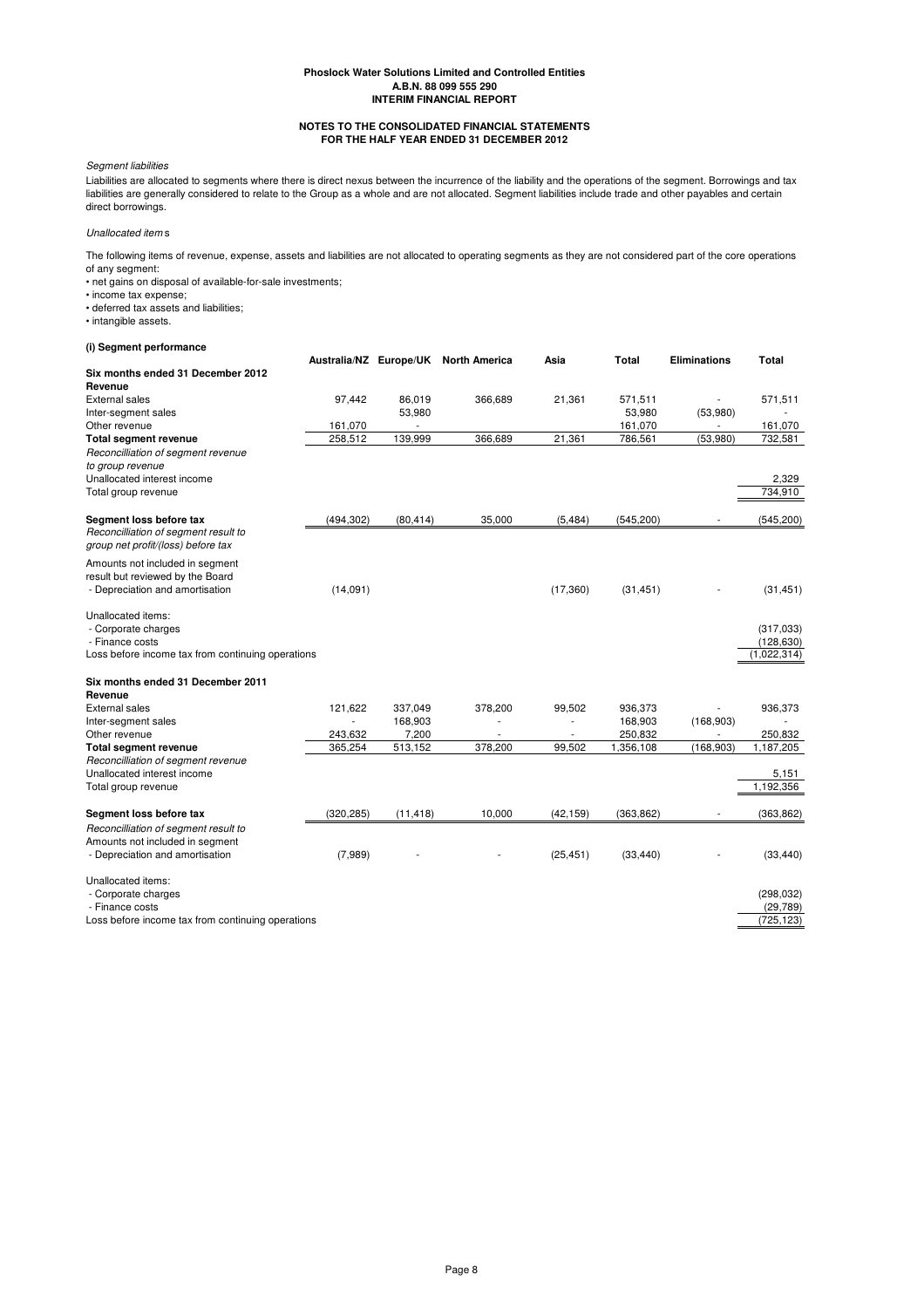### **NOTES TO THE CONSOLIDATED FINANCIAL STATEMENTS FOR THE HALF YEAR ENDED 31 DECEMBER 2012**

| (ii) Segment assets<br>31 December 2012                          |           |           |   |         |           |               |           |
|------------------------------------------------------------------|-----------|-----------|---|---------|-----------|---------------|-----------|
| <b>Segment assets</b>                                            | 3,899,036 | 105,861   | ٠ | 191,478 | 4,196,375 | (2,940,239)   | 1.256,136 |
| Unallocated assets - intangibles                                 |           |           |   |         |           |               |           |
| <b>Total group assets</b>                                        |           |           |   |         |           |               | 1,256,136 |
| 30 June 2012                                                     |           |           |   |         |           |               |           |
| <b>Segment assets</b>                                            | 4,492,969 | 101,398   |   | 280,194 | 4,874,561 | (2,943,489)   | 1,931,072 |
| Unallocated assets - intangibles                                 |           |           |   |         |           |               |           |
| <b>Total group assets</b>                                        |           |           |   |         |           |               | 1,931,072 |
| (iii) Segment liabilities<br>31 December 2012                    |           |           |   |         |           |               |           |
| <b>Segment liabilities</b>                                       | 3,177,026 | 1,076,472 | 0 | 296,255 | 4,549,753 | (2,272,878)   | 2,276,875 |
| <b>Unallocated liabilities</b><br><b>Total group liabilities</b> |           |           |   |         |           |               | 2,276,875 |
|                                                                  |           |           |   |         |           |               |           |
| 30 June 2012                                                     |           |           |   |         |           |               |           |
| <b>Segment liabilities</b>                                       | 2,863,189 | 949,693   |   | 299,214 | 4,112,096 | (2, 152, 956) | 1,959,140 |
| Unallocated liabilities                                          |           |           |   |         |           |               |           |
| Total group liabilities                                          |           |           |   |         |           |               | 1,959,140 |

### **(iv) Major customers**

The Group has a number of customers to which it provides both products and services. The Group's largest external customer accounts for 43% of external revenue (2011:33%)

|                                  | 31.12.12    |            | 30.06.12    |            |
|----------------------------------|-------------|------------|-------------|------------|
|                                  | No.         |            | No.         |            |
| At the beginning of the period   | 213.530.580 | 30.632.302 | 212.930.580 | 30.589.302 |
| Shares issued during the period  |             |            |             |            |
| - 29 November 2011               |             | ۰          | 100.000     | 6.000      |
| - 22 March 2012                  |             | ۰          | 500.000     | 40.000     |
| <b>Transaction costs</b>         |             |            |             | (3,000)    |
| Balance at the end of the period | 213.530.580 | 30.632.302 | 213.530.580 | 30,632,302 |

Ordinary shares participate in dividends and the proceeds on winding up of the parent entity in proportion to the number of shares held.

At shareholder meetings each ordinary share is entitled to one vote when a poll is called, otherwise each shareholder has one vote on a show of hands.

### **NOTE 6 CONTINGENT LIABILITIES**

The company has entered into factoring arrangements (sale of debtor invoices to third parties) totalling \$479,744. The debtor invoices are for customers of the Phoslock Group. The company is liable to the lender for any amounts which become due and payable as a result of a default on behalf of the debtor or foreign exchange movement. The company is unable to estimate any amounts which may become payable under these arrangements.

There has been no other change in contingent liabilities since the last annual reporting date.

### **NOTE 7 EVENTS SUBSEQUENT TO THE REPORTING DATE**

On 7 February, 2013, Phoslock Water Solutions Limited closed the Share Purchase Plan , receiving a total of \$1,065,663. On 14 February, 2013 Phoslock Water Solutions Limited allotted 23,166,587 shares under the Share Purchase Plan. On 22 February, 2013 the company raised \$132,000 from a placement to shareholders unable to take shares up in the SPP. 2,869,565 shares were alloted to these shareholders on 25 February, 2013.

On 15 February, 2013 shareholders approved the issue of 1,300 \$1,000 Convertible Notes to Link Traders (Aust) Pty Ltd with a maturity date of 31 December, 2013. On 18 February, 2013 Phoslock Pty Ltd repaid the unsecured loan facility from Link Traders (Aust) Pty Ltd of \$1,298,300. On the same date, Link Traders (Aust) Pty Ltd subscribed for 1,300 \$1,000 Convertible Notes issued by Phoslock Water Solutions Ltd.

Link Traders (Aust) Pty Ltd is a company controlled by Mr Laurence Freedman, the Non-Executive Chairman of Phoslock Water Solutions Ltd.

On 15 February, 2013 shareholders approved the issue of 15 million share options at 10 cents to Robert Schuitema, Managing Director. A further 5.5 million share options were issued to other company executives on 22 February 2013, 2.75 million of these were issued at 10 cents and the remaining 2.75 million were issued at 12 cents. These options are subject to individual performance conditions.

There were no other events since 31 December, 2012 which would significantly affect the consolidated entity's operations.

### **NOTE 8 DIVIDENDS PAID OR PAYABLE**

No dividends have been paid or declared during the period (2011: \$nil).

### **NOTE 9 GOING CONCERN**

The consolidated entity has incurred a significant loss after income tax of \$992,672 (2011: \$711,014), for the six months ended 31 December 2012 in respect of the principal activities relating to the commercialisation of Phoslock. The consolidated entity has accumulated losses of \$31,612,499 (30 June 2012 restated: \$30,656,127) as at 31 December 2012. The company has net liabilities of \$1,020,739 (30 June 2012 restated: \$28,067); net current liabilities of \$1,087,842 (June 2012: \$109,456) and an unsecured loan facility of approx \$1.3 million which was scheduled to mature on 29 March, 2013. This was fully repaid on 18 February, 2013. Convertible Notes totalling \$1.3 million were issued on the same date which are either repayable or convertible in to Phoslock shares on or before 31 December 2013. The joint venture agreement with IETC is due to expire in December 2013.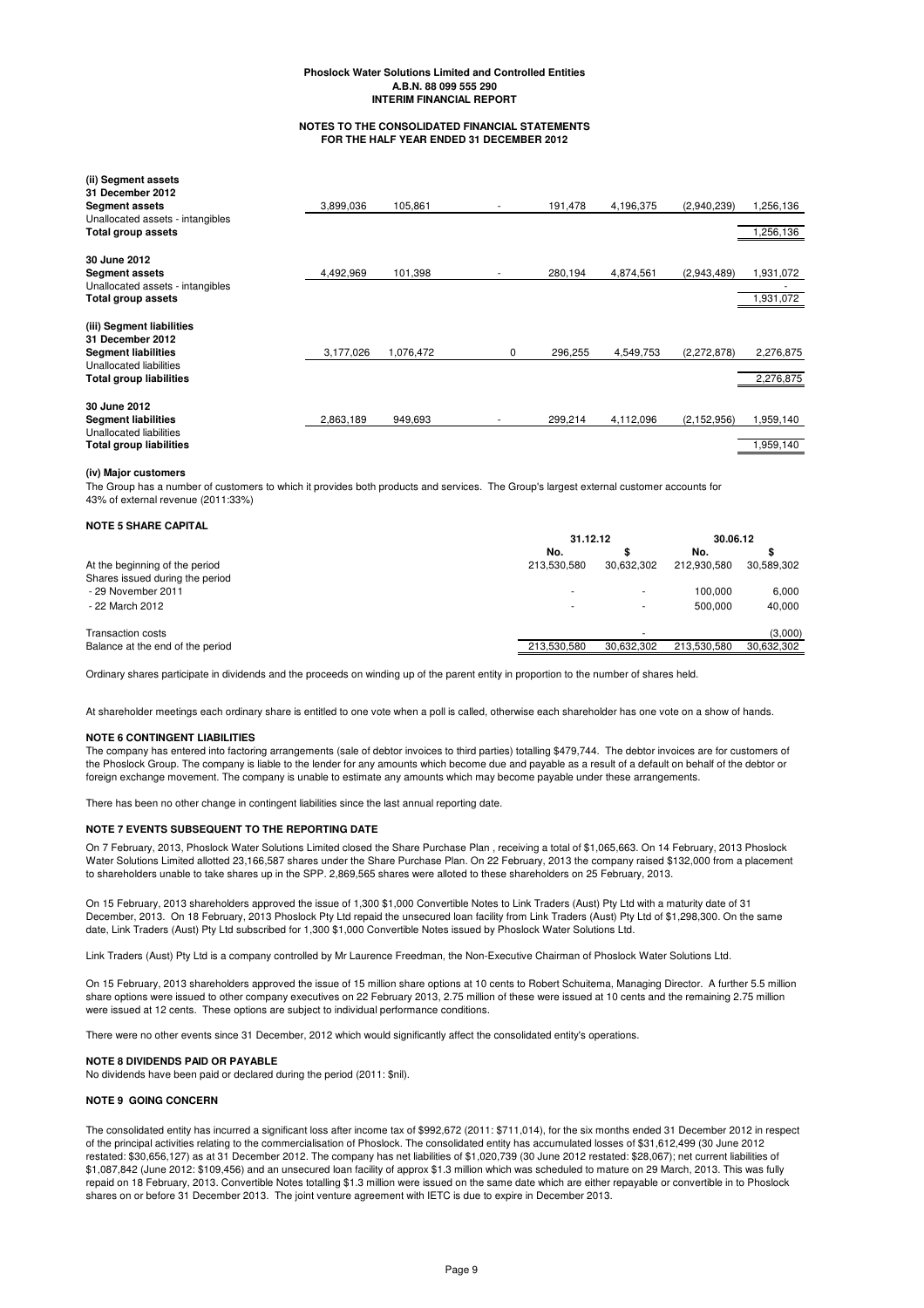### **NOTES TO THE CONSOLIDATED FINANCIAL STATEMENTS FOR THE HALF YEAR ENDED 31 DECEMBER 2012**

### **NOTE 9 GOING CONCERN cont.**

The revenue for the 6 months totalled \$0.73 million, which was less than management's forecast of between \$1.5 -2 million. The reduced sales in the current period have had an impact on the company's cashflow and operating performance. The recently completed Share Purchase Plan raising \$1,065,000 has improved liquidity of the company.

The above matters create a material uncertainty that may cast significant doubt as to the ability of the company to continue as a going concern and, therefore it may be unable to realise its assets and discharge is liabilities in the normal course of business.

The total liabilities of the company as at 31 December 2012 totalled \$2,276,877 (2012:\$1,959,140) made up of trade creditors (\$253,658), employee entitlements accrued (\$365,366), loan by joint venture partner to Phoslock Europe (\$262,614), and short term loans of \$1,395,238. Included in the short term loans is an amount of \$1,298,921 which relates to an unsecured loan facility repayable on 31 March, 2013. The loan was repaid on 18 February, 2013 and replaced with \$1,300,000 Convertible Notes due 31 December, 2013.

The director's have prepared the financial report of the consolidated entity on the going concern basis, which assumes that the company will be able to discharge its liabilities and realise its assets in the ordinary course of business, on the following basis:

The company has prepared detailed cash flow forecasts and assumptions for the period February 2013 to March 2014 (13 month period), and the directors consider that the cash flow forecasts are reasonable in the circumstances to support the Company's continued going concern.

The cashflow forecast approved by the directors, which underpins the abovementioned cash flow forecasts, is dependent on sales revenue of \$3.8 million, at the same the gross profit margin slightly reduced from the previous year (due to a higher A\$), and cash operating costs of \$3.3 million (net of government grants).

This level of revenue would generate slightly negative cash flows from operations and earnings before interest, income tax, depreciation and amortisation and an estimated consolidated net loss of \$400,000.

The company has trade receivables of \$511,224 as at 31 December, 2012 on normal commercial terms. The company has the ability to factor receivables as required to support the working capital needs of the group.

The manufacturing joint venture with IETC has a 10 year fixed life which expires in December, 2013. The parties have agreed not to extend the life of the joint venture beyond the scheduled expiry date. The company will continue to produce Phoslock from the factory during 2013. The company is currently assessing other manufacturing alternatives, including toll manufacturing, which would not involve major capital expenditure.

Achieving the forecast budget, together with the existing working capital and receivable factoring arrangements, renegotiation of the unsecured loan facility and collection of trade receivables at 31 December 2012, will ensure the company has sufficient funds from existing cash and assets, and generated by operations in the next 12 months to meet its liabilities. Any reduction in sales or requirement to repay the Converting Notes will require the board to consider capital funding.

The company has forecast operating costs of \$190,000 per month. The company has the ability to contain these costs within the limits set.

The Directors will continue to monitor the Company's progress against the cash flow forecasts on a regular basis.

The company, and its licensees, are currently working on 64 separate projects in our key markets of Europe/UK, North America, Australia and Asia - 6 with project value > \$1 million; 30 with a project value in the \$100,000 to \$1 million range and 28 with a project value in the \$20,000 to \$100,000 range.

The Company recently completed a Share Purchase Plan raising approx \$1.2m. The company may consider a small additional equity raising during 2013 however no decision has been made regarding the amount, the timing ,structure of any offering or whether it would be targeted towards existing equity holders or new equity holders (Australian or international), including strategic partners.

The directors consider that any capital raising activities which are required to fund operating cash flow shortages will be successful based on the company's prior capital raising initiatives.

### **NOTE 10 PRIOR YEAR ADJUSTMENT**

(a) The Westpac term facility of \$33,157 was incorrectly classified as cash and cash equivalents at 30 June 2012. The term of the deposit is in excess of 90 days and is therefore not considered to be cash and cash equivalents. This amount has been reclassified to financial assets as noted below.

(b) During the period between January 2012 and June 2012 a factoring agreement was entered into and the interest relating to this agreement was incorrectly recognised in full in the June 2012 year instead of being accrued as prepaid borrowing costs.

Statement of financial position (extract)

|                           | 30 June 2012 | Incr/(decr)<br>\$ | 30 June 2012<br>Restated<br>\$ |
|---------------------------|--------------|-------------------|--------------------------------|
|                           | \$           |                   |                                |
| Cash and cash equilivents | 384,381      | (33, 157)         | 351,224                        |
| <b>Financial assets</b>   |              | 33,157            | 33,157                         |
| Other assets              | 27.860       | 28.699            | 56,559                         |
| Net assets                | (56, 766)    | 28,699            | (28,067)                       |
| Retained earnings         | (56.766)     | 28.699            | (28,067)                       |
| Total equity              | (56, 766)    | 28,699            | (28,067)                       |

The statement of cash flows was restated at 31 December 2011 to take into account the reclassification of the Westpac Term facility of \$31,280 at 1 July 2011 from cash and cash equivalents to financial assets.

There is no impact on the statement of comprehensive income at 31 December 2011 or on retained earnings as at 1 July 2011. As such no third column is included in the statement of financial position.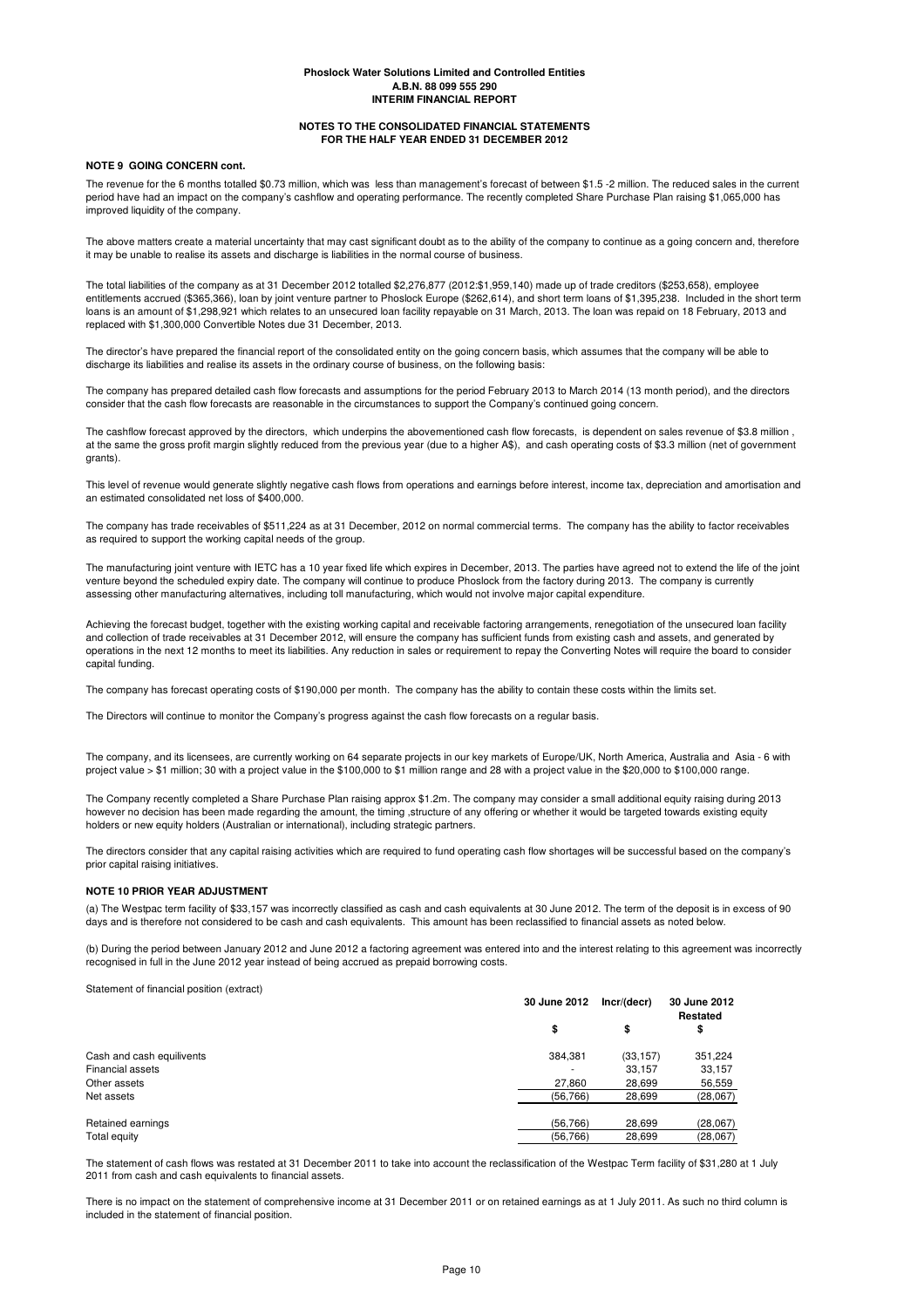# **Phoslock Water Solutions Limited and Controlled Entities A.B.N. 88 099 555 290 DIRECTOR'S DECLARATION**

The directors of the company declare that:

- 1 The financial statements and notes set out on pages 3 to 10 are in accordance with the *Corporations Act 2001;* including*:*
	- (a) complying with Accounting Standard *AASB 134:Interim Financial Reporting and the Corporations Regulations 2001* ; and
	- (b) giving a true and fair view of the consolidated entity's financial position as at 31 December 2012 and its performance for the half-year ended on that date.
- 2 In the directors opinion there are reasonable grounds to believe that the company will be able to pay its debts as and when they become due and payable.

This declaration is made in accordance with a resolution of the Board of Directors of Phoslock Water Solutions Limited.

DUR

Robert Schuitema Director

Dated this 26th day of February 2013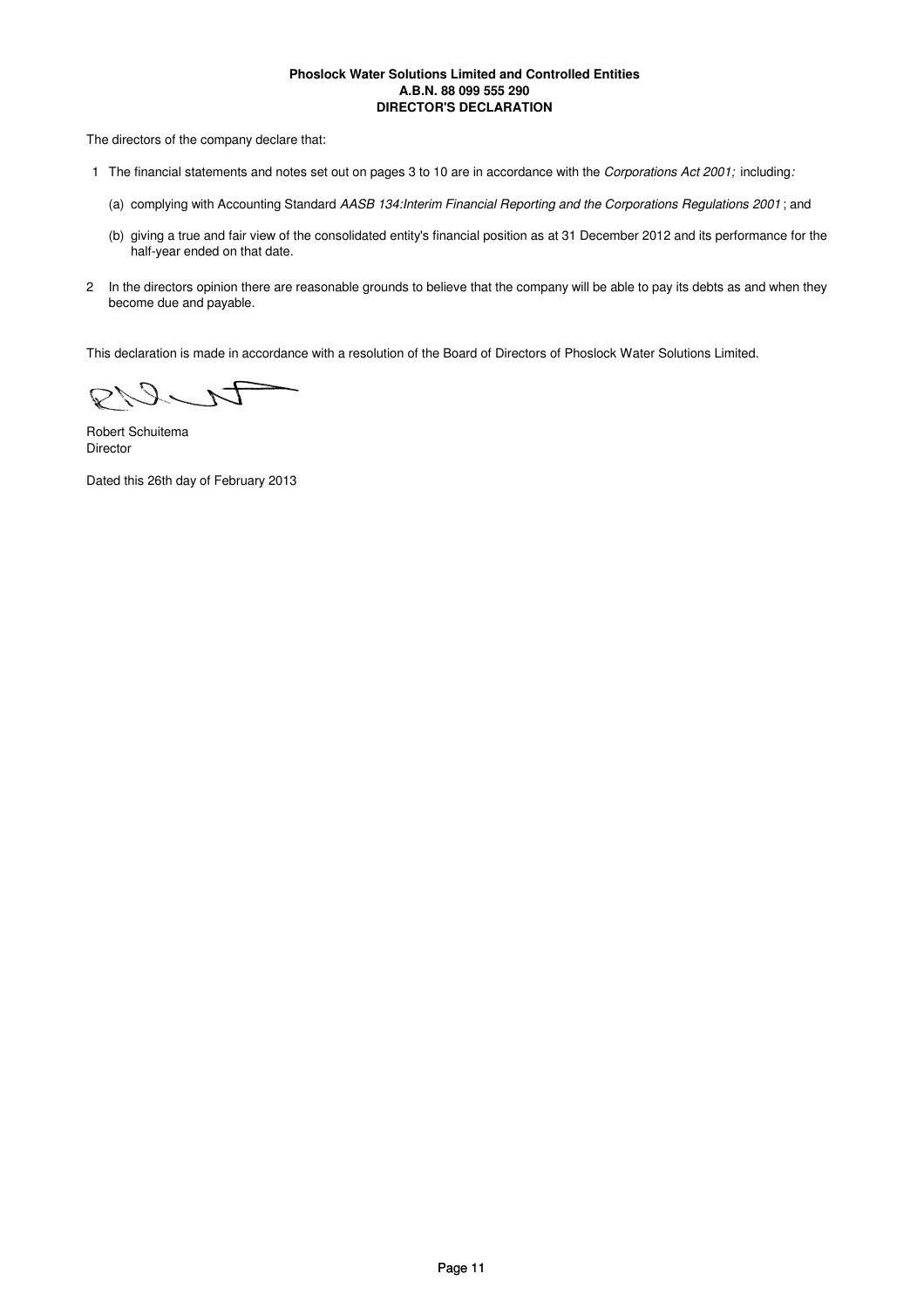

ABN 79 981 227 862 Member Crowe Horwath International

Level 16, 120 Edward Street Brisbane QLD 4000 Australia GPO Box 736 Brisbane QLD 4001 Australia Tel: +ô1 7 3233 3555 Fax: +61 7 3233 3567 www.crowehorwath.com.au

A WHK Group Firm

# lndependent Auditor's Review Report

To the Members of Phoslock Water Solutions Limited

# Report on the Half-Year Financial Report

We have reviewed the accompanying half-year financial report of Phoslock Water Solutions Limited and controlled entities, which comprises the consolidated statement of financial position as at 31 December 2012, and the consolidated statement of comprehensive income, consolidated statement of changes in equity and the consolidated statement of cash flows for the half-year ended on that date, notes comprising a summary of significant accounting policies and other explanatory information and the directors' declaration.

# Directors' Responsibility for the Half-Year Financial Report

The directors of the company are responsible for the preparation of the half-year financial report that gives a true and fair view in accordance with Australian Accounting Standards and the Corporations Act 2001 and for such internal control as the directors determine is necessary to enable the preparation and fair presentation of the half-year financial report that is if free from material misstatement, whether due to fraud or error.

# **Auditor's Responsibility**

Our responsibility is to express a conclusion on the half-year financial report based on our review. We conducted our review in accordance with Auditing Standard on Review Engagements ASRE 2410 Review of a Financial Report Performed by the Independent Auditor of the Entity, in order to state whether, on the basis of the procedures described, we have become aware of any matter that makes us believe that the half-year financial report is not in accordance with the Corporations Act 2001 including: giving a true and fair view of the company's financial position as at 31 December 2012 and its performance for the half-year ended on that date; and complying with Accounting Standard AASB 134 Interim Financial Reporting and the Corporations Regulations 2001. As the auditor of Phoslock Water Solutions Limited, ASRE 2410 requires that we comply with the ethical requirements relevant to the audit of the annual financial report.

A review of a half-year financial report consists of making enquiries, primarily of persons responsible for financial and accounting matters, and applying analytical and other review procedures. A review is substantially less in scope than an audit conducted in accordance with Australian Auditing Standards and consequently does not enable us to obtain assurance that we would become aware of all significant matters that might be identified in an audit. Accordingly, we do not express an audit opinion.

# Independence

ln conducting our review, we have complied with the independence requirements of the Corporations Act 2001.

Liability Limited by a scheme approved under Professional Standards Legislation other than for the acts or omissions of financial services licensees.

Crowe Horwath Brisbane is a member of Crowe Horwath International, a Swiss verein (Crowe Horwath). Each member firm of Crowe Horwath is a separate and independent legal<br>entity. Crowe Horwath Brisbane and its affiliates are disclaim any and all responsibility or liability for acts or omissions of Crowe Horwath or any other Crowe Horwath member. @ 2011 Crowe Horwath Brisbane